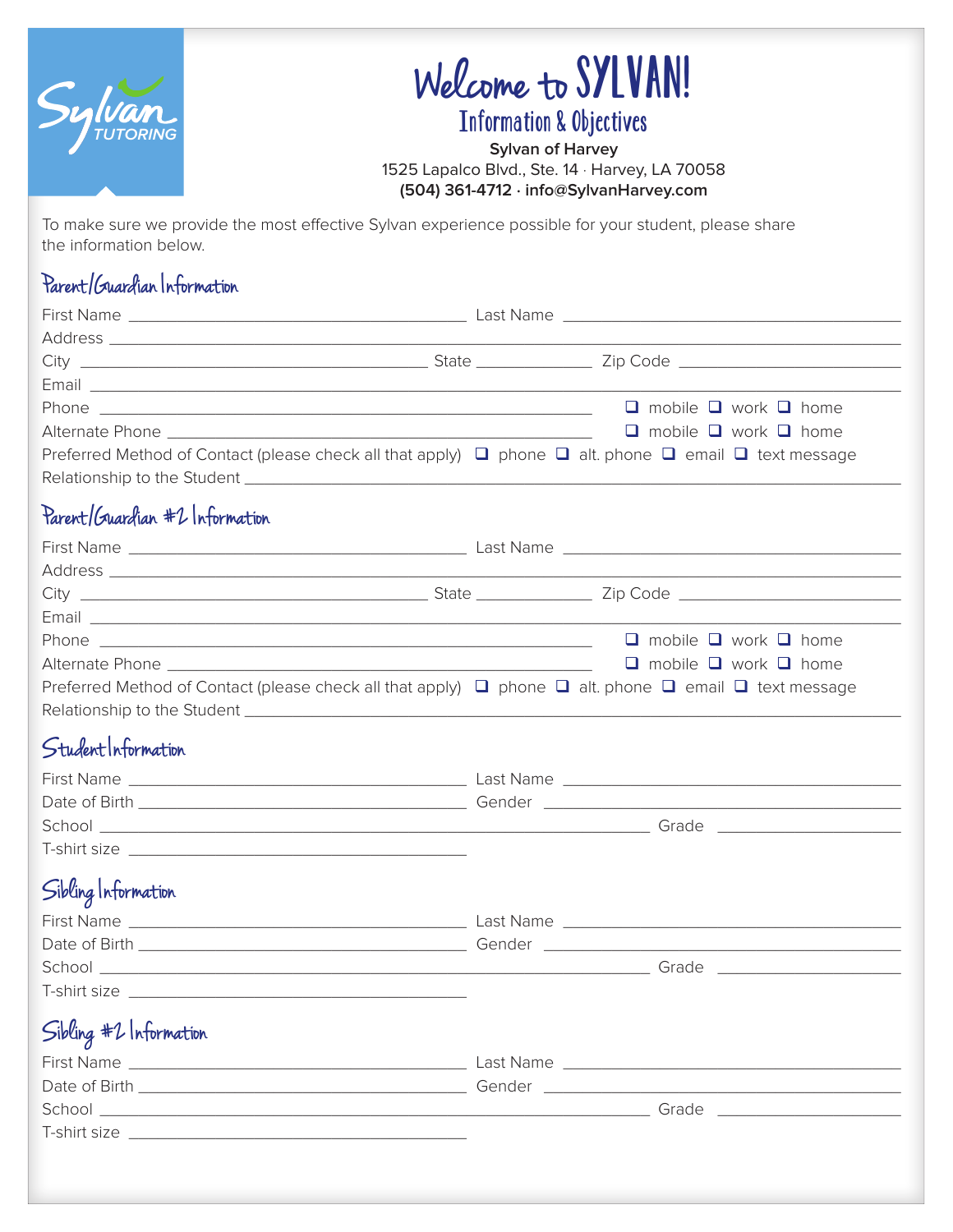|                                                                                                                                                                                              | Background & Goals<br>1. Were you referred to Sylvan by anyone? $\Box$ Yes $\Box$ No                                                                                      |        |                                  |        |                              |
|----------------------------------------------------------------------------------------------------------------------------------------------------------------------------------------------|---------------------------------------------------------------------------------------------------------------------------------------------------------------------------|--------|----------------------------------|--------|------------------------------|
|                                                                                                                                                                                              |                                                                                                                                                                           |        |                                  |        |                              |
|                                                                                                                                                                                              | 3. Has anyone in your family previously attended Sylvan? $\Box$ Yes $\Box$ No                                                                                             |        |                                  |        |                              |
|                                                                                                                                                                                              |                                                                                                                                                                           |        |                                  |        |                              |
|                                                                                                                                                                                              |                                                                                                                                                                           |        |                                  |        |                              |
|                                                                                                                                                                                              | 5. What prompted you to reach out to Sylvan?                                                                                                                              |        |                                  |        |                              |
|                                                                                                                                                                                              |                                                                                                                                                                           |        |                                  |        |                              |
|                                                                                                                                                                                              |                                                                                                                                                                           |        |                                  |        |                              |
|                                                                                                                                                                                              | 6. What is the most important thing you would like to discuss?                                                                                                            |        |                                  |        |                              |
|                                                                                                                                                                                              |                                                                                                                                                                           |        |                                  |        |                              |
|                                                                                                                                                                                              |                                                                                                                                                                           |        |                                  |        |                              |
|                                                                                                                                                                                              |                                                                                                                                                                           |        |                                  |        |                              |
|                                                                                                                                                                                              | 7. At what level do you feel your student is functioning?<br><b>□</b> Below Grade Level □ At grade level □ Slightly above grade level □ Considerably above grade level    |        |                                  |        |                              |
|                                                                                                                                                                                              |                                                                                                                                                                           |        |                                  |        |                              |
|                                                                                                                                                                                              | 8. Where would you like to see improvement?<br><b>SKILLS</b>                                                                                                              |        | <b>ATTITUDE</b>                  |        | HABITS                       |
| $\Box$                                                                                                                                                                                       | Reading Skills                                                                                                                                                            | $\Box$ | Confidence                       | □      | Behavioral/Disciplinary      |
| $\Box$                                                                                                                                                                                       | Math Skills                                                                                                                                                               | $\Box$ | Independence                     | $\Box$ | Self-Discipline              |
| $\Box$                                                                                                                                                                                       | <b>Study Skills</b>                                                                                                                                                       | $\Box$ | Attitude Towards School          | $\Box$ | <b>Attention in Class</b>    |
| $\Box$                                                                                                                                                                                       | <b>Writing Skills</b>                                                                                                                                                     | $\Box$ | Relationship with Teacher        | $\Box$ | <b>Study Habits</b>          |
| $\Box$                                                                                                                                                                                       | <b>Test Preparation</b>                                                                                                                                                   | $\Box$ | <b>Attitude Towards Homework</b> | $\Box$ | Homework Consistency         |
| ❏                                                                                                                                                                                            | Homework                                                                                                                                                                  | $\Box$ | Engagement in Learning           | $\Box$ | Time Management/Organization |
| ❏                                                                                                                                                                                            | Other                                                                                                                                                                     | $\Box$ | Other                            | $\Box$ | Other                        |
|                                                                                                                                                                                              | 9. Please provide any additional information you feel would be important to your student's success at Sylvan.                                                             |        |                                  |        |                              |
| Practical Considerations<br>1. Please indicate any days that do not work for your family as a part of your Sylvan schedule.<br>□ Monday □ Tuesday □ Wednesday □ Thursday □ Friday □ Saturday |                                                                                                                                                                           |        |                                  |        |                              |
|                                                                                                                                                                                              | 2. Please indicate when is most convenient to schedule conferences or reach you by phone or email.<br>$\Box$ Lunchtime $\Box$ Afternoon $\Box$ Evenings<br>$\Box$ Morning |        |                                  |        |                              |
|                                                                                                                                                                                              | 3. Please indicate what is important to you as you choose a payment option.<br>$\Box$ Overall Cost $\Box$ Monthly Cost $\Box$ I'd like to know more about financing       |        |                                  |        |                              |
| 4. Is there anything else we should know about your student?                                                                                                                                 |                                                                                                                                                                           |        |                                  |        |                              |
|                                                                                                                                                                                              |                                                                                                                                                                           |        |                                  |        |                              |
|                                                                                                                                                                                              |                                                                                                                                                                           |        |                                  |        |                              |
|                                                                                                                                                                                              |                                                                                                                                                                           |        |                                  |        |                              |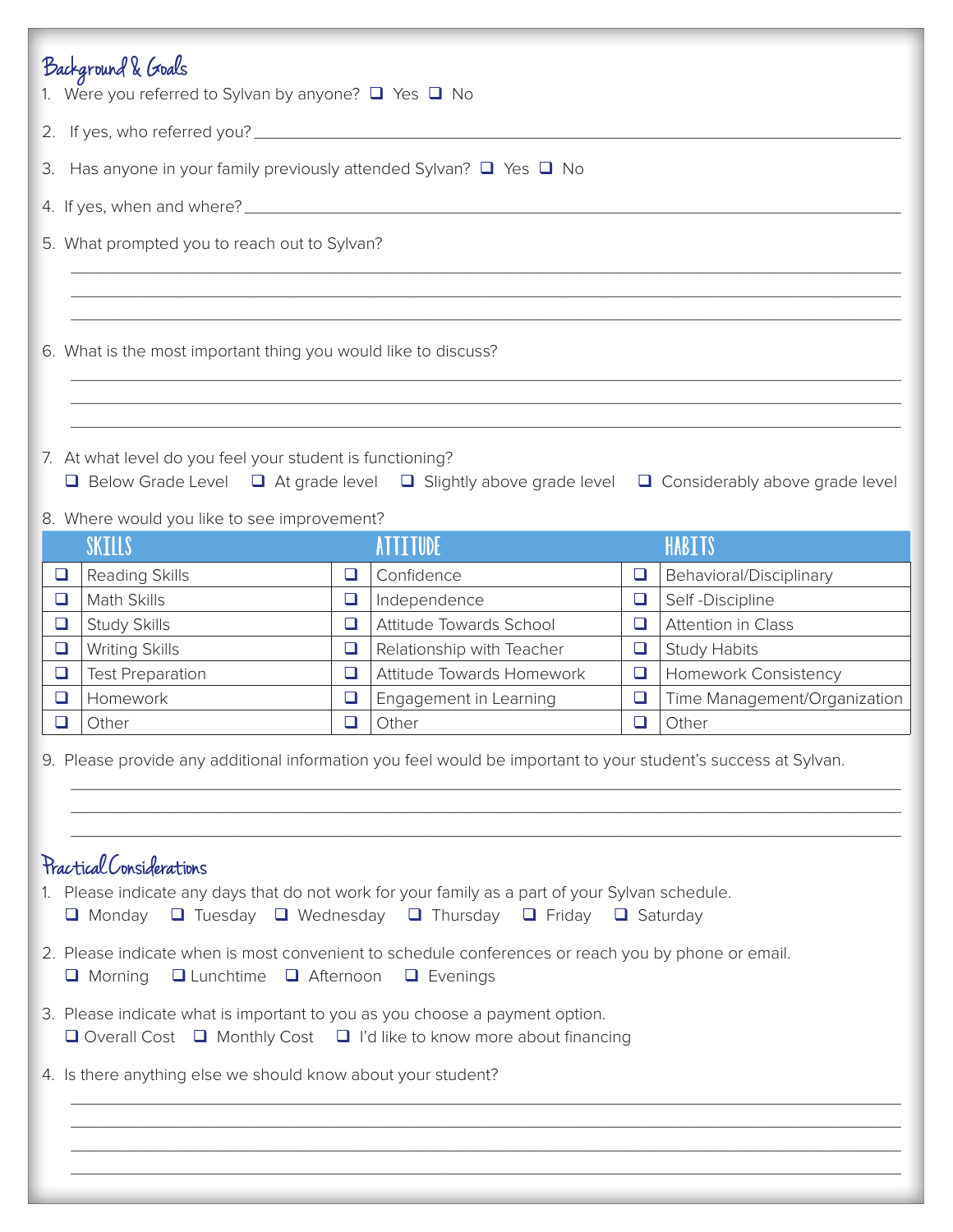

## EMERGENCY RELEASE

**Sylvan of Harvey** 1525 Lapalco Blvd., Ste. 14 · Harvey, LA 70058 **(504) 361-4712 · info@SylvanHarvey.com**

### Student Information

| Customer Information                                                                                                                                                                                                                                                                         |  |  |  |  |
|----------------------------------------------------------------------------------------------------------------------------------------------------------------------------------------------------------------------------------------------------------------------------------------------|--|--|--|--|
|                                                                                                                                                                                                                                                                                              |  |  |  |  |
|                                                                                                                                                                                                                                                                                              |  |  |  |  |
|                                                                                                                                                                                                                                                                                              |  |  |  |  |
|                                                                                                                                                                                                                                                                                              |  |  |  |  |
|                                                                                                                                                                                                                                                                                              |  |  |  |  |
|                                                                                                                                                                                                                                                                                              |  |  |  |  |
| Customer (2) Information                                                                                                                                                                                                                                                                     |  |  |  |  |
|                                                                                                                                                                                                                                                                                              |  |  |  |  |
|                                                                                                                                                                                                                                                                                              |  |  |  |  |
|                                                                                                                                                                                                                                                                                              |  |  |  |  |
|                                                                                                                                                                                                                                                                                              |  |  |  |  |
|                                                                                                                                                                                                                                                                                              |  |  |  |  |
|                                                                                                                                                                                                                                                                                              |  |  |  |  |
| Medical Information                                                                                                                                                                                                                                                                          |  |  |  |  |
|                                                                                                                                                                                                                                                                                              |  |  |  |  |
|                                                                                                                                                                                                                                                                                              |  |  |  |  |
|                                                                                                                                                                                                                                                                                              |  |  |  |  |
| By signing this form, I am authorizing Sylvan Learning Center, in the event of an emergency where I (or my spouse)<br>cannot be contacted, to secure whatever medical care is necessary for the safety and well-being of my student. I<br>will assume all costs incurred for emergency care. |  |  |  |  |
|                                                                                                                                                                                                                                                                                              |  |  |  |  |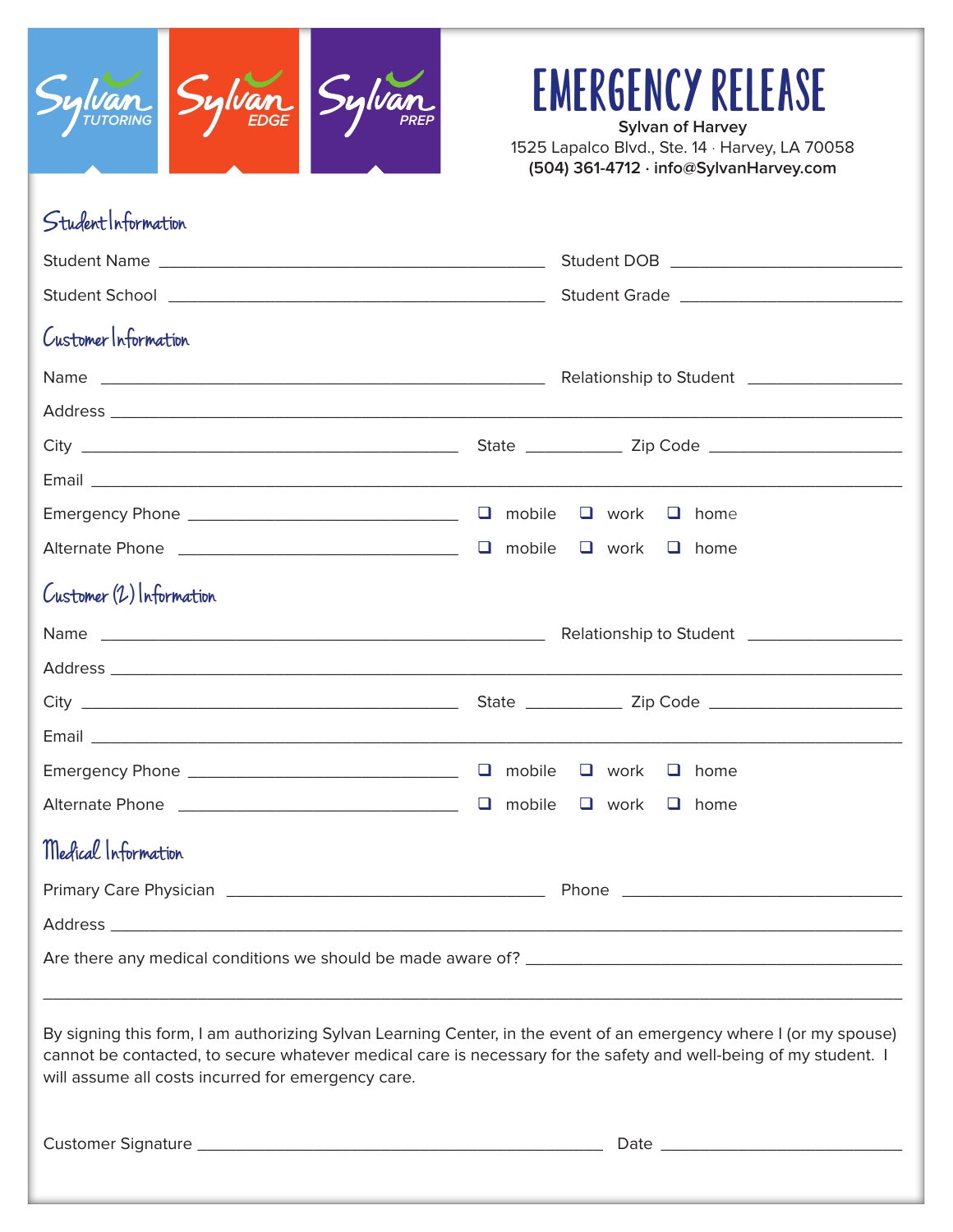

 $\Box$  I will personally accompany my student to and from the center.

q **Other Instructions: \_\_\_\_\_\_\_\_\_\_\_\_\_\_\_\_\_\_\_\_\_\_\_\_\_\_\_\_\_\_\_\_\_\_\_\_\_\_\_\_\_\_\_\_\_\_\_\_\_\_\_\_\_\_\_\_\_\_\_\_\_\_\_\_\_\_\_**

By signing this form, I acknowledge that I have read, fully understand and will adhere to the Arrival and Departure and Authorized Transportation policy as indicated above. I will inform any additional responsible parties, with whom I designate authorization, of the policy.

**\_\_\_\_\_\_\_\_\_\_\_\_\_\_\_\_\_\_\_\_\_\_\_\_\_\_\_\_\_\_\_\_\_\_\_\_\_\_\_\_\_\_\_\_\_\_\_\_\_\_\_\_\_\_\_\_\_\_\_\_\_\_\_\_\_\_\_\_\_\_\_\_\_\_\_\_\_\_\_\_\_\_**

**Customer Signature \_\_\_\_\_\_\_\_\_\_\_\_\_\_\_\_\_\_\_\_\_\_\_\_\_\_\_\_\_\_\_\_\_\_\_\_\_\_\_\_\_\_ Date \_\_\_\_\_\_\_\_\_\_\_\_\_\_\_\_\_\_\_\_\_\_\_**